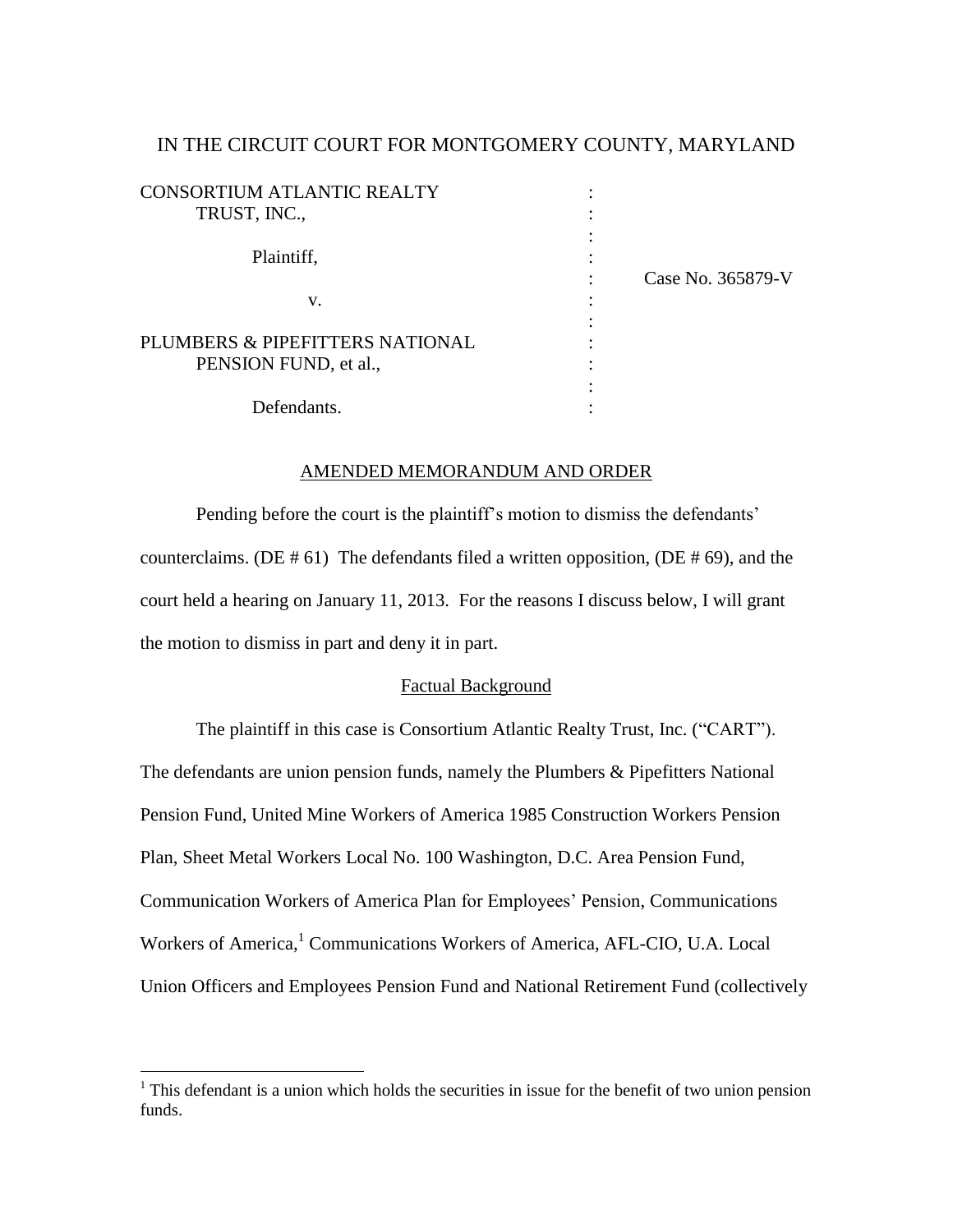the "Funds"). $^2$  Also sued as defendants are Goodloe E. Byron, Jr. ("Byron") and Potomac Asset Management Company ("PAMCO"), the Funds' investment advisors.

Before CART was formed, the Funds had invested in limited partnerships allegedly controlled by the Bernstein Companies. These limited partnerships owned three office buildings in the Washington, D.C. area. In 2005 and 2006, by the express terms of the limited partnership agreements, these entities were to terminate and the Funds" investment in the limited partnerships was to be returned to them in cash. According to the counterclaim  $(\P 24)$ , the Bernstein Companies -- no specific individuals are identified -- solicited the Funds to "roll" their limited partnership investments into a new real estate investment trust ("REIT") which would be formed to hold the same three office buildings. $3$ 

Defendant Marc N. Duber ("Duber") is a managing director of the Bernstein Companies and a member of CART"s Board of Directors. (¶¶ 11, 28).

After the formation of the REIT, the Funds, in the aggregate, would own the majority of the shares, but the REIT would be managed by Consortium Atlantic Management LLC ("CAM"), in which Duber would be the managing member. Duber also would own a minority interest in the new REIT.

The Bernstein Companies initially proposed a structure in which it and certain of its affiliates would control a majority of the seats on the board of directors and another affiliate would receive fees for managing the real estate. (¶46-47). The Funds did not agree to this proposal because, first, they would be locked into an illiquid investment

 $<sup>2</sup>$  All of the Funds are organized under and governed by the Employment Retirement Security Act</sup> of 1974, 29 U.S.C. § 1001, *et seq*. ("ERISA").

<sup>&</sup>lt;sup>3</sup> The Bernstein Companies have not been named as defendants to the counterclaim. Neither has Consortium Atlantic Management LLC, the manager of CART.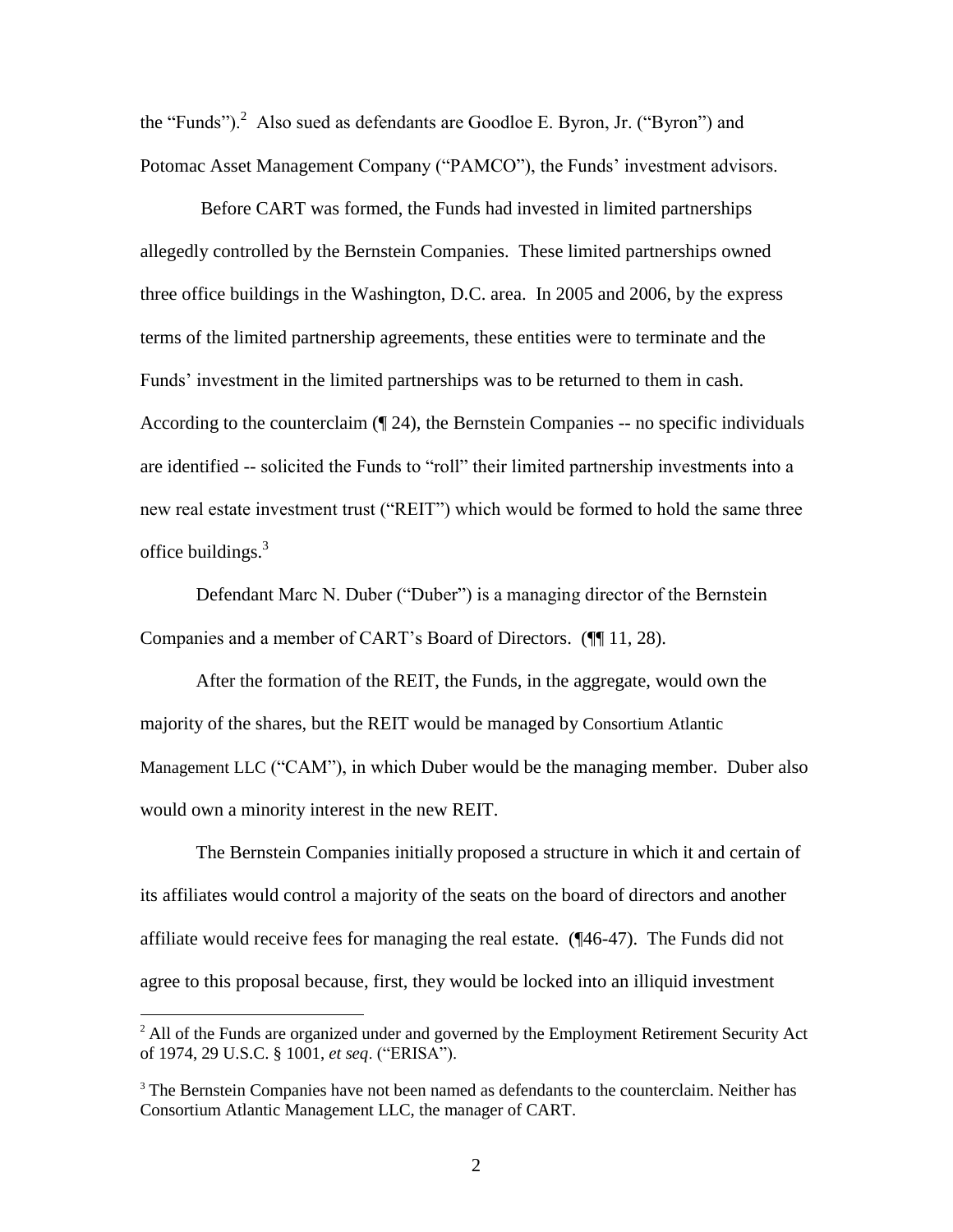vehicle, a REIT, which had perpetual life, and, second, the Funds would have no management rights or right to receive management fees. The Bernstein Companies then proposed that the Funds be granted an express withdrawal right six years after the execution of the Shareholders" Agreement so that the Funds would not be perpetually "locked" into this investment. $4$  According to the Funds' counterclaim, this withdrawal right was a material inducement to invest in CART and the Funds would not have done so but for the existence of the withdrawal right. (¶¶52-56).

CART was formed on March 3, 2005. The Shareholders" Agreement at issue in this case is dated February 28, 2006. Each investor paid \$10.00 per share. The Bernstein Companies had issued two Regulation D Private Placement Memoranda "Offering Memoranda," one dated August 14, 2004 and one dated October 15, 2006, both of which were reviewed by the Funds before investing in CART. The Funds also alleged that on March 1, 2005, Landon Butler & Company, a sponsor of the REIT, issued a letter to one of the Funds (the Plumbers & Pipefitters National Pension Fund), which described two options: Option One, receive cash or, Option Two, receive shares in the new REIT to be valued at the full amount of the cash that would have been distributed upon the wind up of the limited partnerships. Similar letters allegedly were sent to the other Funds.

In short, the message of these letters and the Offering Memoranda was that if the Funds decided to invest in the new REIT, they would receive shares valued at the same amount of cash as would have been distributed to them had they selected Option One. According to the counterclaim, the Funds collectively invested over \$80 million into CART, which accounted for 93.8% of the initial ownership. The remaining 6.2% was owned by Duber directly or indirectly through affiliates.

<sup>&</sup>lt;sup>4</sup> CART is not publically traded. Hence, there is no ready market for its stock.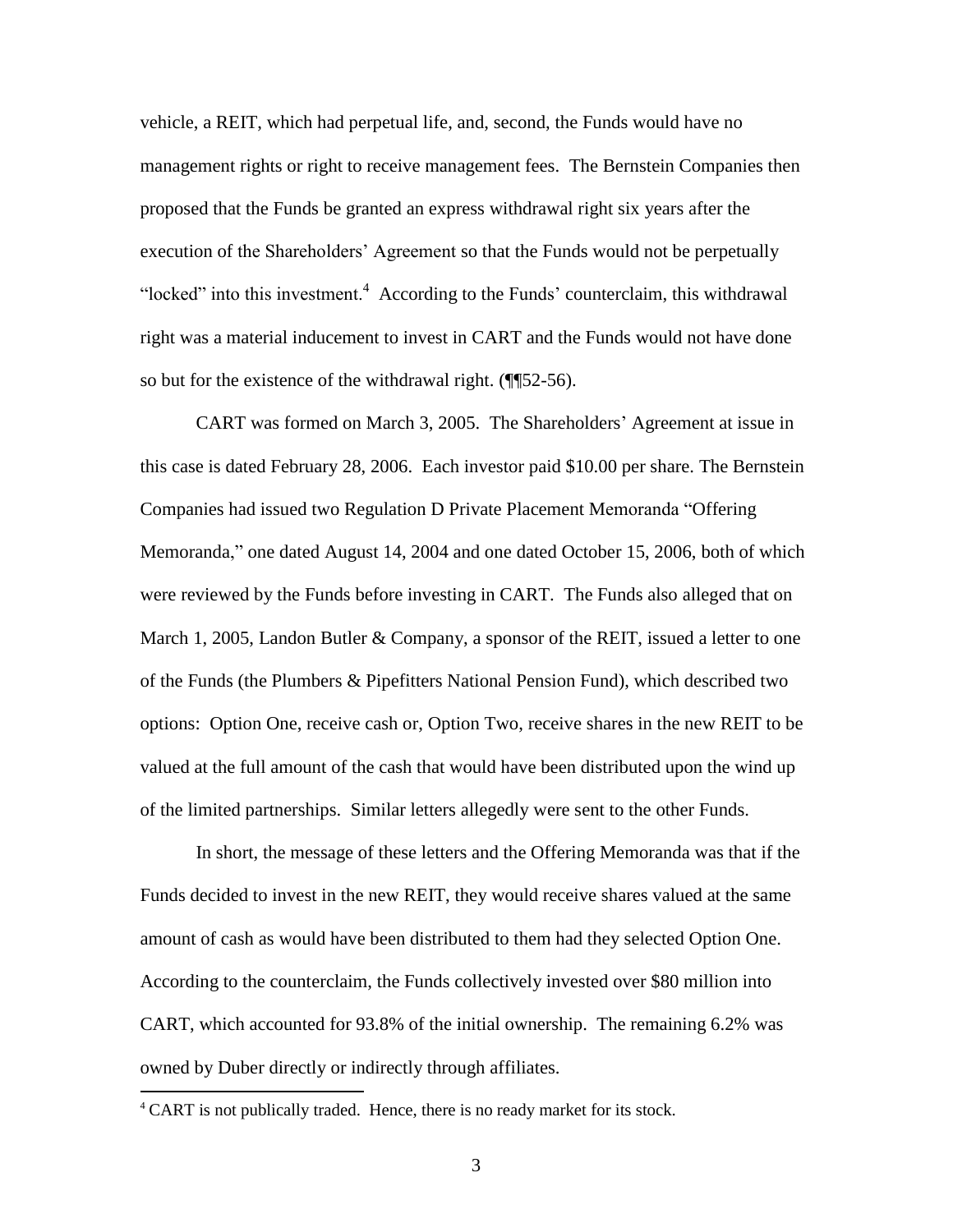Under the Shareholders" Agreement, each Fund was granted the unilateral right to withdraw as a shareholder six years after the effective date of the Shareholders' Agreement, which was February 28, 2006. By February 28, 2012, each Fund had given notice of the exercise of its withdrawal right under Section 5 of the Shareholders" Agreement. A dispute immediately arose over the valuation of the Funds" shares under the withdrawal right, which precipitated a host of litigation, including this case.

Section 5(a) of the Shareholders' Agreement provides, in pertinent part that, upon timely notice of withdrawal by a shareholder, CART is required to redeem all of the shares held by the withdrawing shareholder "at a price equal to the Fair Market Value (as defined below) of [the withdrawing shareholder"s securities.]" Section 5(d) of the Shareholders" Agreement states: "As used in this Section 5, the phrase "Fair Market Value" shall mean *the fair market value as determined by a qualified third party appraiser* acceptable to the withdrawing Shareholders and the Corporation *consistent with the valuation methodology previously used by the Corporation in prior appraisals*." (Emphasis added).

In June of 2011, two smaller shareholders had accepted CART"s offer to redeem their shares at \$7.93 per share, the price set forth in a December 2010 appraisal done solely for purposes of complying with ERISA. This price was based on an appraisal of one share of stock as of December 31, 2010. The Funds which are parties to this case refused to accept any "discounted" value for their shares, insisting on redemption at \$10.00 per share.

On July 19, 2012, CART filed a three-count complaint against the Funds for the alleged breach of a Shareholders" Agreement entered into between CART and the Funds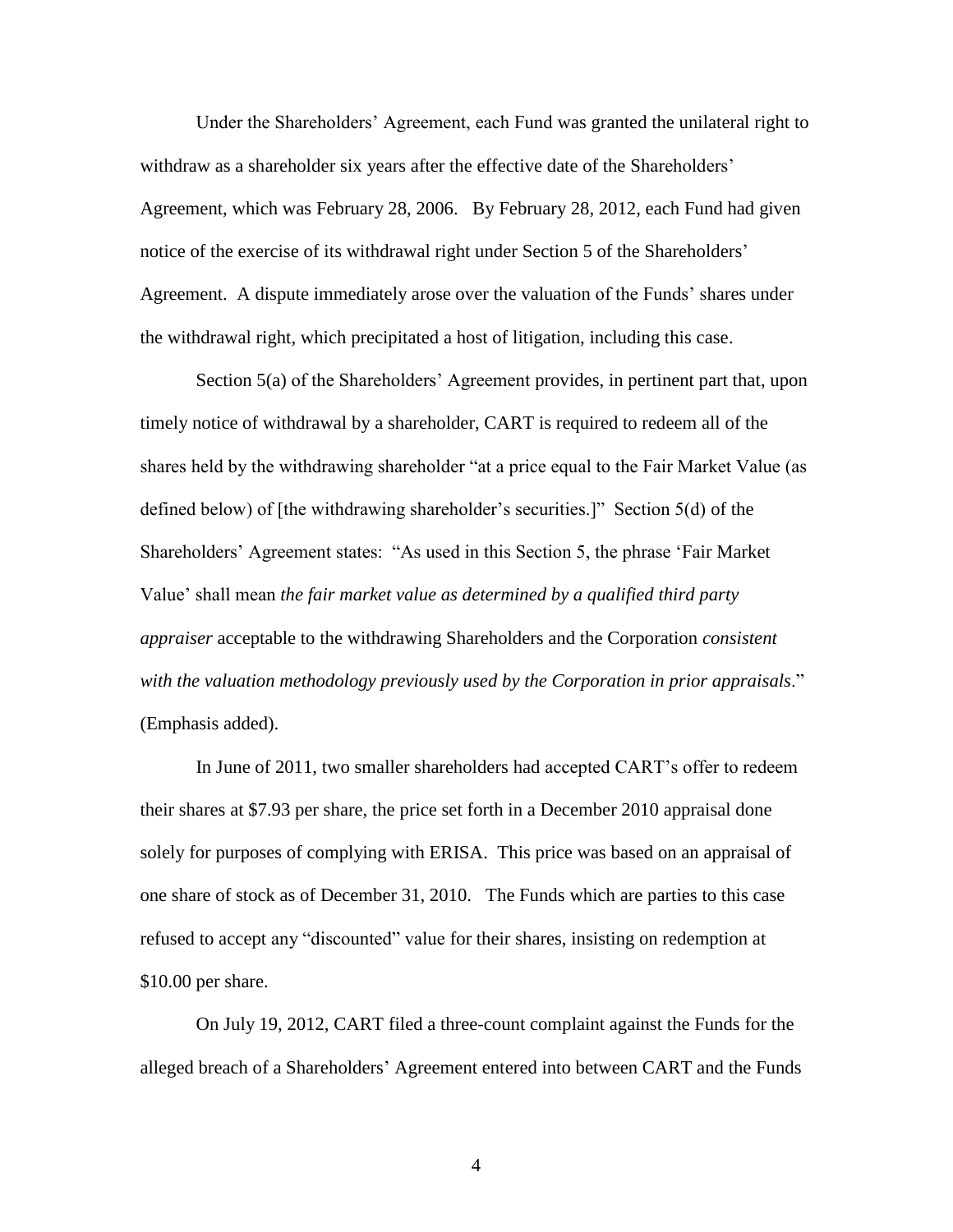on February 28, 2006. CART also sued Byron and PAMCO for the tortious interference with CART's Shareholders' Agreement with the Funds.

In Count I, CART sued the Funds for the alleged breach of Section 5 of the Shareholders" Agreement regarding the implementation of Funds" exercise of its withdrawal right from Cart, including the valuation of the Funds" shares. According to CART, the Funds have wrongfully refused to participate in the contractually mandated appraisal process under Section 5 of the Shareholders" Agreement and have wrongfully disputed the meaning of the term fair market value, as defined in the Shareholders' Agreement, regarding the valuation of the Funds" shares upon the exercise of their withdrawal right. In Count II, CART sued the Funds for allegedly misrepresenting to third parties that CART either was for sale or that it would be liquidated. In connection with those statements, the Funds allegedly disclosed CART"s confidential business information. In Count III, CART sued Byron and PAMCO for allegedly interfering with CART"s Shareholders" Agreement with the Funds.

On October 12, 2012, the defendants moved to stay this case pending the outcome of a case they filed on that same date in the Superior Court of the District of Columbia. On October 26, 2012, I denied the defendants' motion for a stay.

On November 15, 2012, the defendants filed a counterclaim against CART raising a host of claims regarding the Shareholders" Agreement and its interpretation. The specifics of the counterclaim will be discussed below. On December 18, 2012, CART moved to dismiss the counterclaim. On January 7, 2013, the defendants" filed a brief in opposition to CART"s dismissal motion. The court held a hearing on January 11, 2013,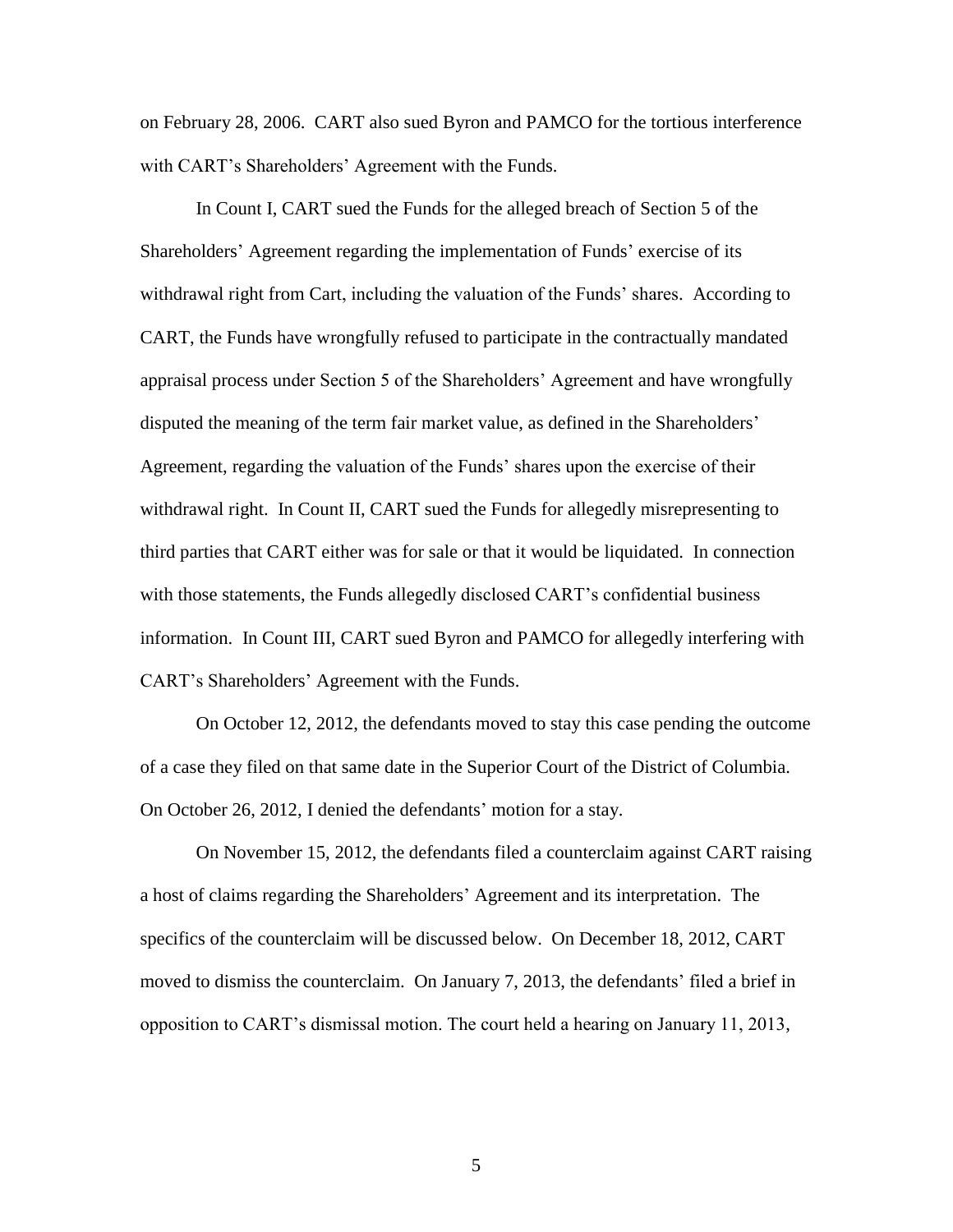and heard argument of counsel. Although each side has filed an additional written submission, no further hearing is necessary.

## Legal Standard

In ruling on a motion to dismiss under Md. Rule 2-322(b), I accept as true all well-pled facts in the counterclaim, and any reasonable inferences derived from those facts, in a light most favorable to the non-moving party. My review is cabined to the pertinent pleading, and any document attached to or incorporated into that pleading by reference. The counterclaim repeatedly and specifically references, and quotes from, the Shareholders" Agreement and the Offering Memoranda, so I may consider these documents on a motion to dismiss. Md. Rule 2-303(d). My object at this point simply is to see whether relief can or cannot be granted on the basis of the facts alleged in the counterclaim as a matter of law. *Converge Services Group, LLC v. Curran*, 383 Md. 462, 475 (2004); *Kendall v. Howard County*, 204 Md. App. 440, 446-47 (2012). 5

However, boilerplate or conclusory statements do not receive the benefit of this forgiving standard. *RRC Northeast, Inc., v. BAA Maryland, Inc*., 413 Md. 638, 644 (2010). "[A]ny ambiguity or uncertainty in the allegations bearing on whether the complaint states a cause of action must be construed against the pleader." *Sharrow v. State Farm Mutual*, 306 Md. 754, 768 (1986); *Cf*. *Berman v. Karvounis*, 308 Md. 259, 263 (1987)("what we consider are allegations of fact and inferences deducible from them, not merely conclusory charges."). In Maryland, a claimant must allege sufficient facts to constitute a cause of action. *Ver Brycke v. Ver Brycke*, 379 Md. 669, 696-97 (2004); *Scott v. Jenkins,* 345 Md. 21, 27-28 (1997). Consequently, "a pleading that fails to allege facts, or that fails to demand a particular form of relief, fails to fulfill the purposes of

 $<sup>5</sup>$  The Shareholders Agreement provides in §14 that it is to be governed by Maryland law.</sup>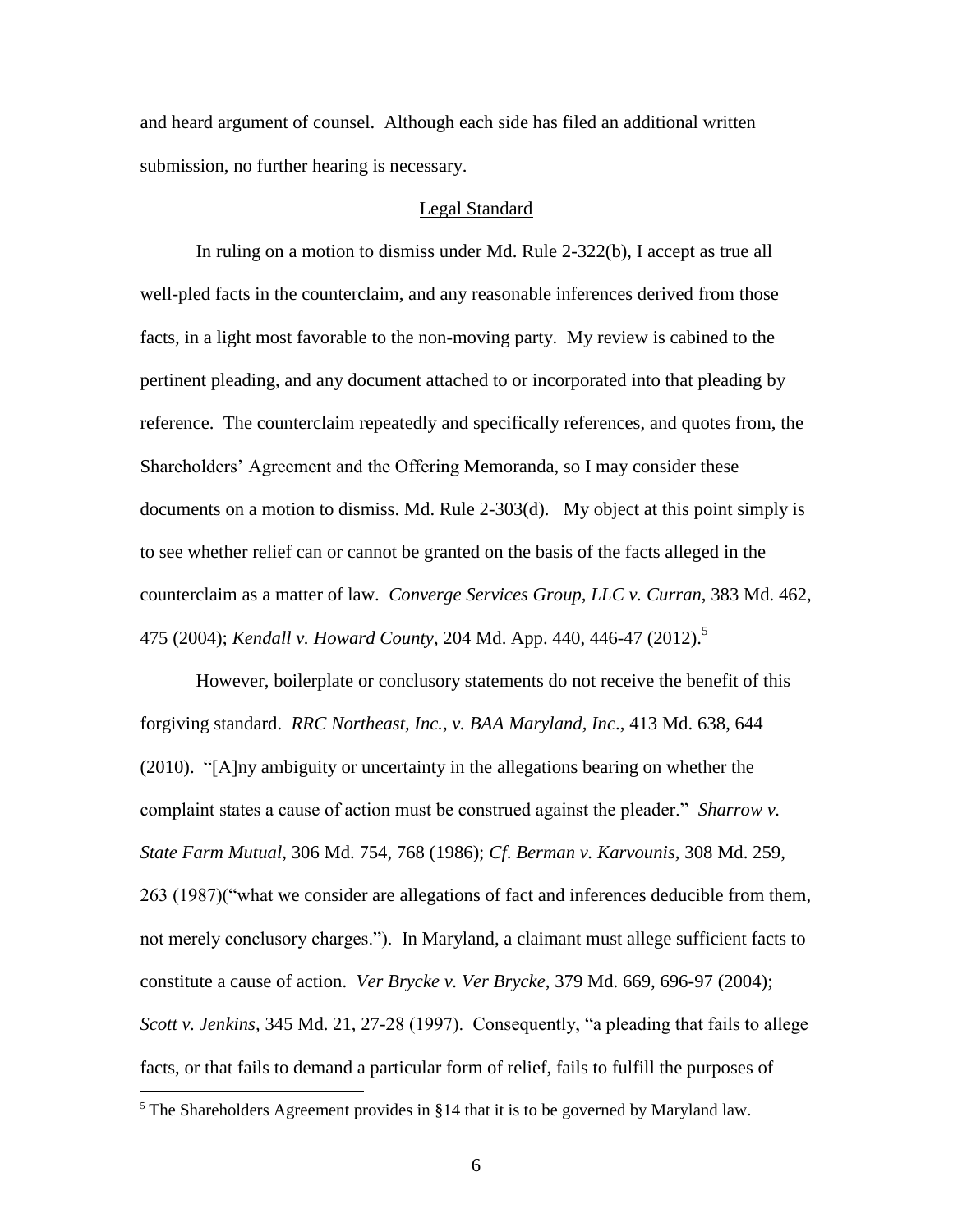pleading." P. NIEMEYER & L. SCHUETT, MARYLAND RULES COMMENTARY at 180 (3d ed. 2003).

In addition, to withstand the dismissal of a fraud claim, the pleader must set forth its claim with particularity. Charges of fraud, absent specific allegations which, if true, would constitute fraud, does not sustain a fraud-based claim in the face of a motion to dismiss. *Brack v. Evans*, 230 Md. 548, 553 (1963); *Sims v. Ryland Group, Inc*., 37 Md. App. 470, 473-74 (1977).

### Discussion

The Funds" counterclaim has 295 paragraphs. It is 80 pages long and contains 12 separate claims. The claims are summarized below.

Count I alleges that CART and Duber, a CART inside director, fraudulently induced the Funds to invest in CART by failing to disclose that they would apply discounts when valuing shares redeemed under the withdrawal right. Count II accuses CART"s outside directors, including Kenneth Samet, of aiding an abetting this fraudulent inducement, regarding the Funds' initial investment on February 28, 2006, as outlined in Count I.

Count III is a claim against all counter-defendants for breach of the fiduciary duty "to maximize" shareholder value. According to this claim, the counter-defendants breached a fiduciary duty they owed to the Funds by failing to pursue a sale of CART.

In Count IV, the Funds seek a declaratory judgment against all counter-defendants stating that they breached the fiduciary duties outlined in Count III.

In Count V, the Funds seek a declaratory judgment that the exercise of the Funds" withdrawal rights constitutes a "change of control" transaction and that all defendants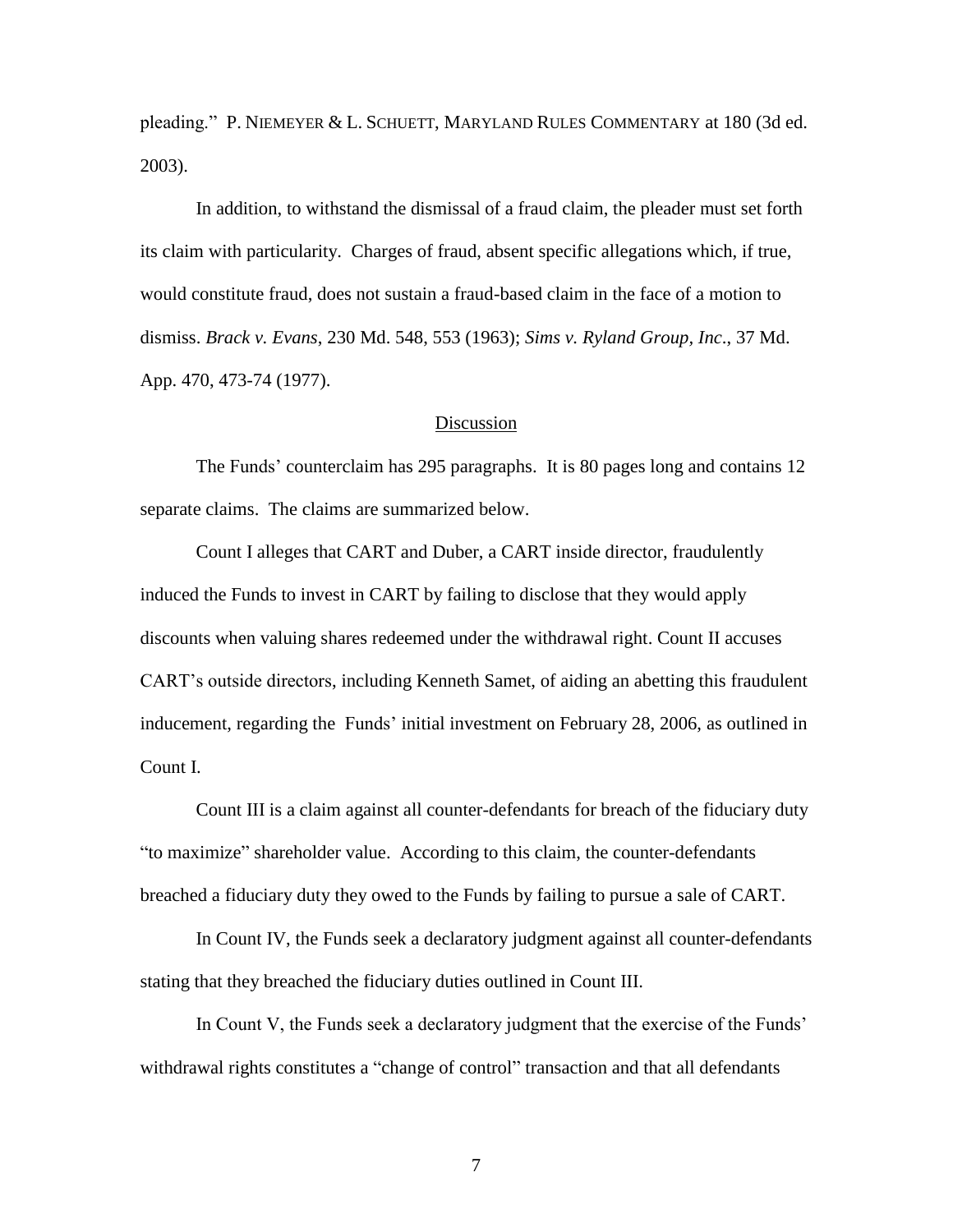breached their fiduciary duties for failing to sell CART and otherwise maximize shareholder value. In Count VI, which rests on the same theory as Count I, the Funds seek a declaratory judgment that CART and the individual defendants improperly have sought, or will seek, to apply various discounts in calculating fair market value under Section 5 of the Shareholders" Agreement. Count VII seeks a declaratory judgment, also in connection with the Funds" exercise of their withdrawal right, based on the theory that the Funds" withdrawal amounted to a change in control. Count VIII requests a declaratory judgment against CART for breach of the Shareholder Agreement in calculating the fair market value of the Funds' shares upon redemption.

In Count IX, the Funds have accused CART of the anticipatory breach of the Shareholders' Agreement, again in connection with the exercise of the Funds' withdrawal right and the valuation of its shares upon withdrawal. Count X seeks the specific performance by CART, and an order requiring it to apply a certain methodology in valuing the Funds" shares. Count XI claims that Duber has tortiously interfered with the Funds" Shareholders" Agreement with CART, again largely regarding the valuation methodology.

In Count XII, the Funds allege that CART and Duber fraudulently induced the Funds to sign the Shareholders" Agreement by falsely representing in the Offering Memoranda, that CART would acquire additional real estate assets and raise additional capital through subsequent equity offerings.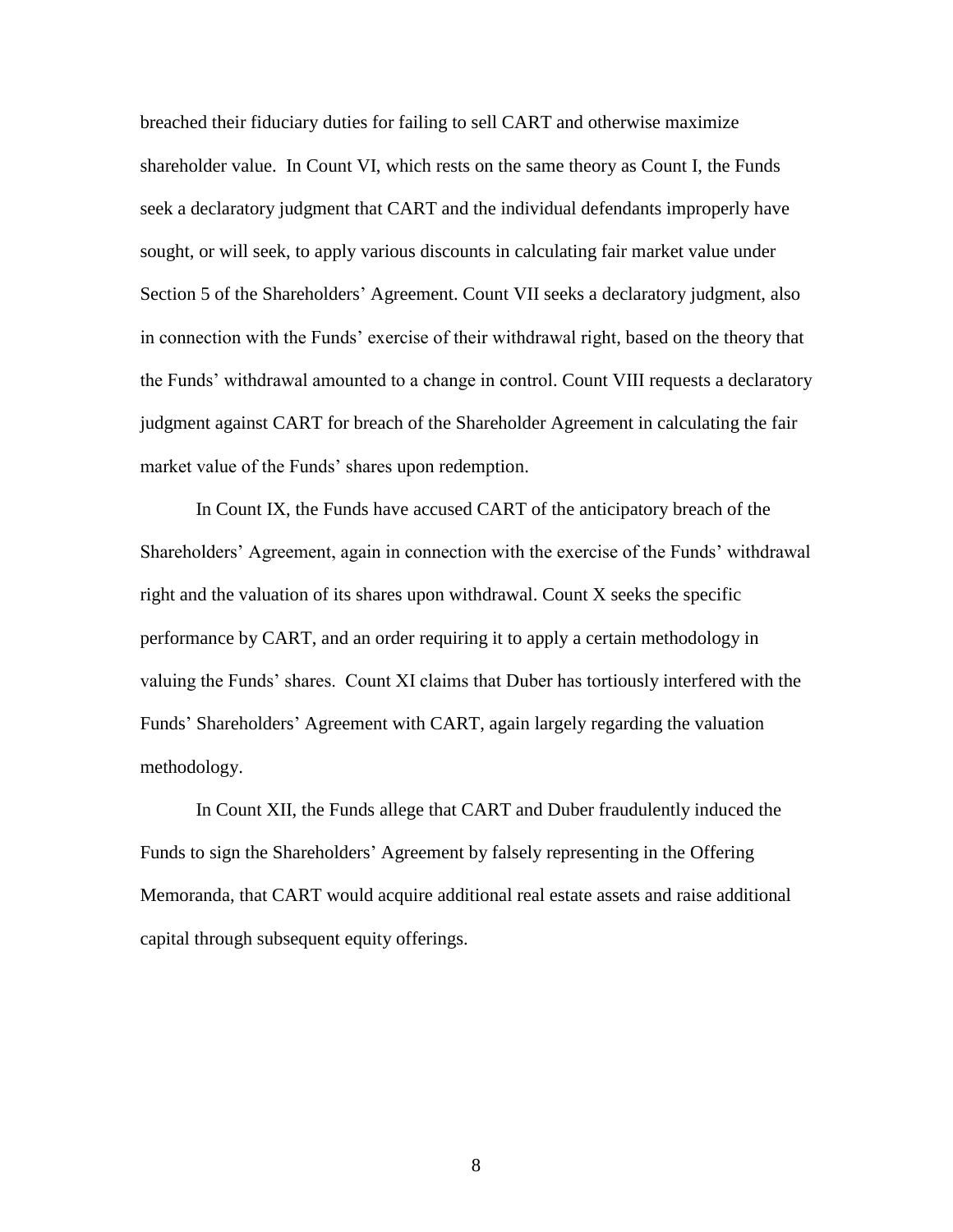#### A. Fraudulent Inducement

 $\overline{a}$ 

Counts I, II and VI hinge on the contention that the Funds were fraudulently induced by the counter-defendants to purchase their shares for \$10.00 per share when the counter-defendants knew, but did not disclose, that discounts would be applied to any share redeemed under the withdrawal right afforded by Section 5 of the Shareholders" Agreement. According to the Funds, the counter-defendants omitted to disclose that valuation on the exercise of a withdrawal right would be discounted to a value (for matters such as lack of marketability and lack of control), of less than the \$10.00 per share, which was what they paid when they initially bought shares in CART. Count XII alleges fraudulent inducement by reason of the counter-defendants failure to keep certain promises which were made in the Offering Memoranda, namely that CART would acquire additional real estate and would raise additional capital.

As pled, all of the counts in the counterclaim based on fraud fail to state sufficient facts which, if proven by clear and convincing evidence, would warrant relief. Md. Rule 2-303(b). $6$  To be sure, Maryland recognizes as actionable under certain circumstances both an obligation to disclose material facts and an obligation to avoid making misleading partial disclosures. *Walsh v. Edwards*, 233 Md. 552, 557 (1964); *Fowler v. Benton*, 229 Md. 581-82 (1962); *Dynacorp Ltd. v. Aramtel Ltd.,* 208 Md. App. 403, 452-54 (2012). *See also Zirn v. VLI Corp*., 681 A.2d 1050, 1053-56 (Del. 1996). As a consequence, my decision to dismiss these counts is not based on the absence of a viable legal theory. It is based on a failure to plead sufficient facts.

<sup>&</sup>lt;sup>6</sup> I do agree with the Funds contention that the integration clause in the Shareholders' Agreement is not necessarily a bar to fraud claims. *Greenfield v. Heckenbach*, 144 Md. App. 108, 122-25 (2002).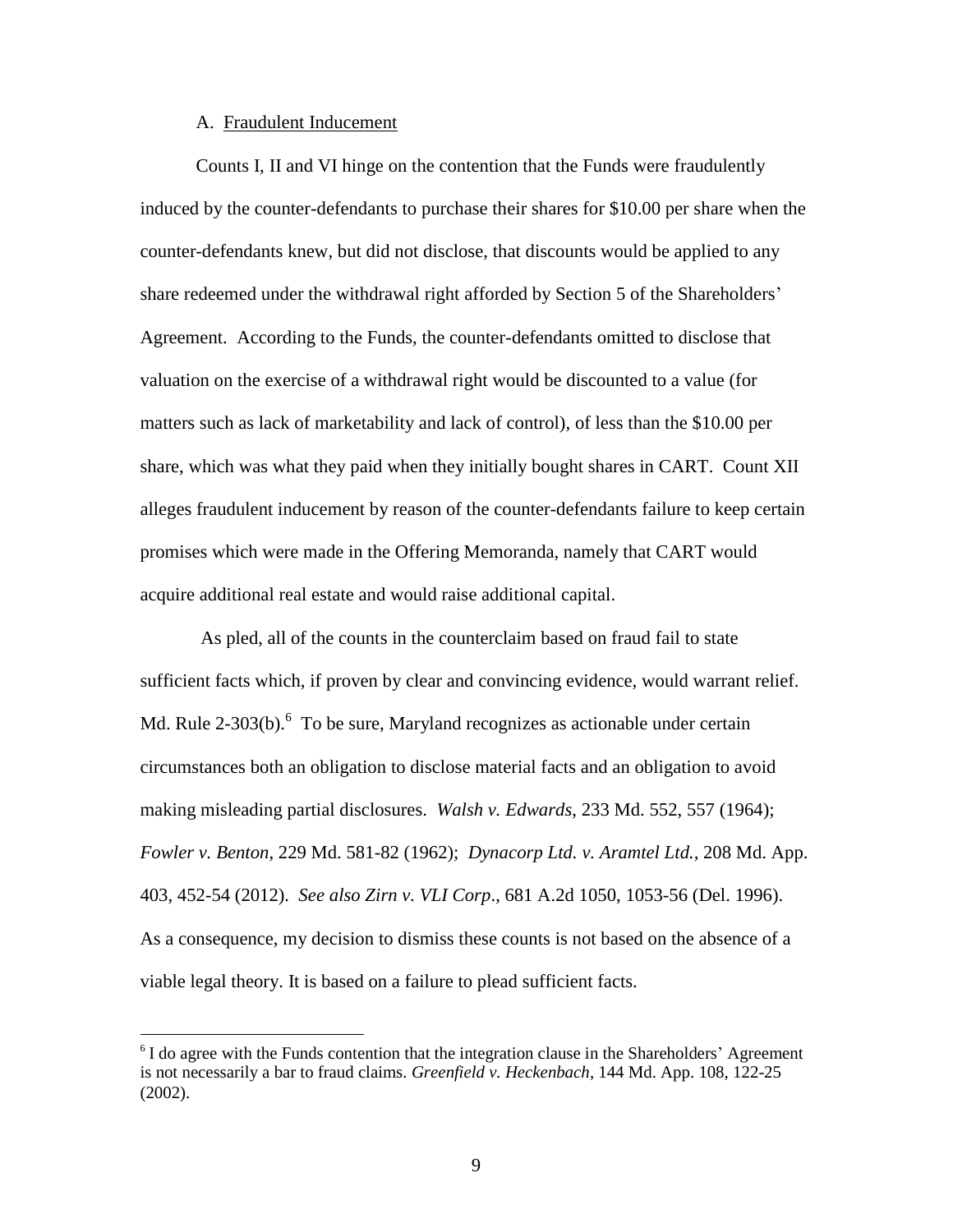Despite its length, the counterclaim is sorely lacking in any specificity or particularity as to who, what, when and where any alleged misstatement was made or, similarly, when and by whom any material omission or non-disclosure occurred. Further, when the counterclaim mentions fraudulent inducement in connection with the signing of the Shareholders" Agreement, it does not identify any individuals who were responsible for any material omissions or non-disclosures. The only specifically named declarants are the Bernstein Companies and Landon Butler & Company, neither of which is named as counter-defendants. There are no specific allegations as to CART, Duber or Samet despite their being the only defendants sued in these counts.

I am not unmindful that many paragraphs of the counterclaim loudly refer to the non-disclosure or concealment of valuation discounts (*e.g*., ¶¶38-40, 44-45, 54, 59). But mere repetition is not sufficient, if what is repeated are generalities.<sup>7</sup> Counts I, II and VI, will be dismissed without leave to amend.

Additional considerations underlie my decision with respect to Count XII, which is based solely on statements attributed either to the Bernstein Companies or Landon Butler & Company. (e.g.,  $\P$  $[26, 27, 30, 126-129)$ ). None are attributed to Duber or CART. These statements are that once formed, CART intended to acquire additional real estate assets (¶ 127) and that CART would undertake additional equity offerings. (¶ 139).

Certainly a representation made without the present intention to perform, particularly one which is made to induce another to sign a contract, is actionable.

 $<sup>7</sup>$  It is not altogether clear that Duber was under some special duty, fiduciary or otherwise, to the</sup> Funds given that the parties rights and obligations were set forth in a written Shareholders Agreement, but I need not resolve that issue at this time. *See Finch v. Hughes Aircraft Co*., 57 Md. App. 190, 232 (1984). Samet did not become a director until after the Funds invested in CART, so I do not see what role he played, or how he was part of, any fraudulent scheme to induce the Funds to invest in CART.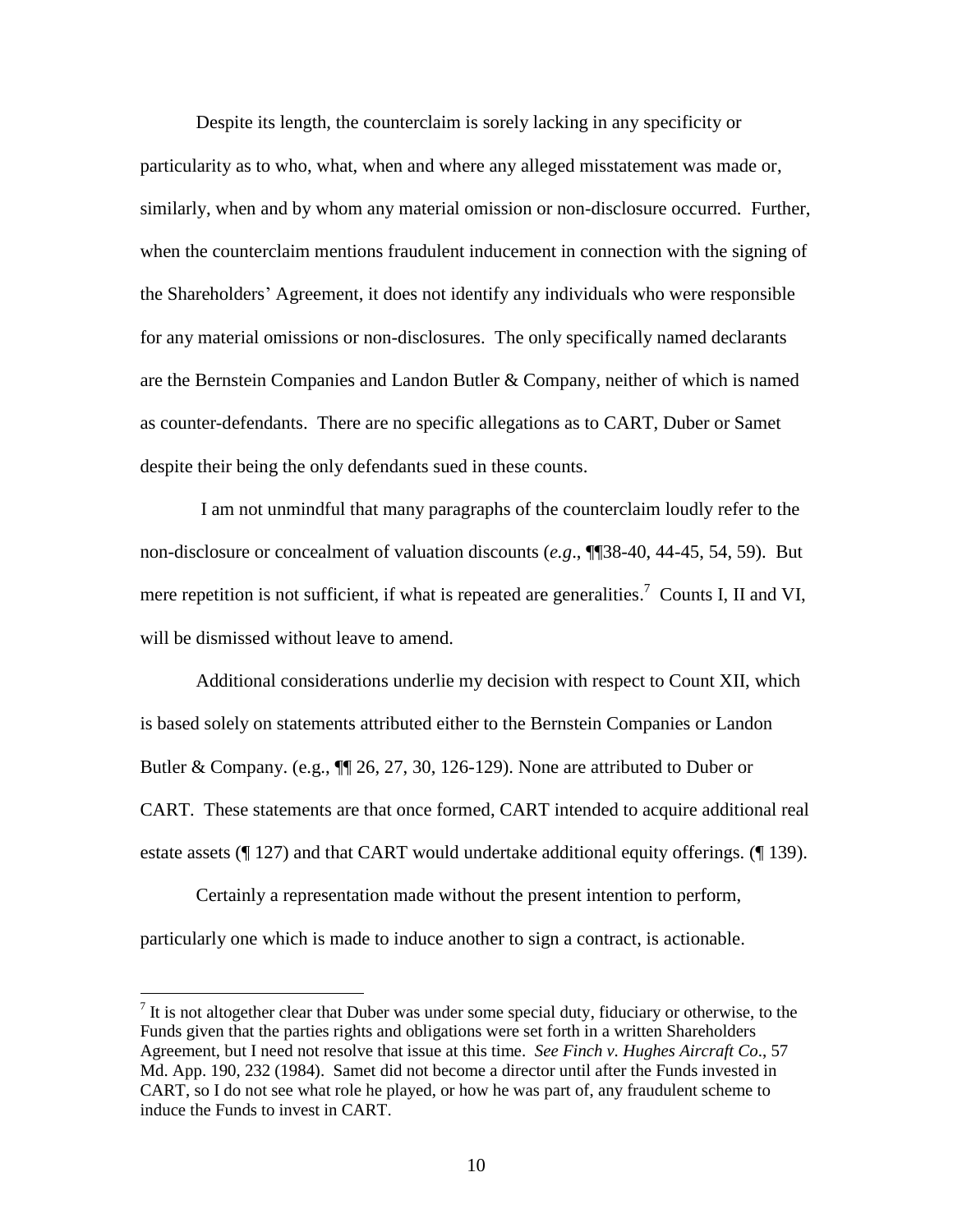*Bocchini v. Gorn Management Co*., 69 Md. App. 1, 19 (1986). Even if these statements could be attributed to CART or Duber, the statements on which Count XII is based, are in my judgment not sufficiently definite and are too general to be actionable. Further, when viewed in the context of the Regulation D Offering Memoranda, the statements are simply aspirational goals or predictions about future events. Given the sophistication of the parties they are not actionable. *Appel v. Hupfield*, 198 Md. 374, 379 (1951); *First Union National Bank v. Steele Software Systems Corp.,* 154 Md. App. 97, 161-64 (2003). Count XII will be dismissed, without leave to amend.

## B. Failure to Maximize Shareholder Value.

Count III alleges a breach of fiduciary duty by CART, Duber and Samet by failing to sell CART *before* the Funds exercised their withdrawal rights. Count IV asks for a declaratory judgment that CART, Duber and Samet breached their fiduciary duties by failing to market CART *after* the Funds exercised their withdrawal rights. Count V also seeks a declaratory judgment against CART, Duber and Samet by failing, after a "change of control," occasioned by the exercise of the Funds" withdrawal rights, to maximize shareholder value.

The Funds contend in Count III that, before the Funds exercised their withdrawal rights, Duber and Samet refused to sell CART to potential buyers so that Duber and Samet could obtain a "windfall" when the Funds redeemed their shares for a discounted value. (¶¶ 152-156). The allegations of Count IV mirror those of Count III, except that they relate to the time after the Funds exercised their withdrawal rights. (¶ 172). In Count V, the Funds contend that the exercise of their withdrawal rights, which collectively amounts to 93% of CART"s shares, constituted a change-in-control transaction under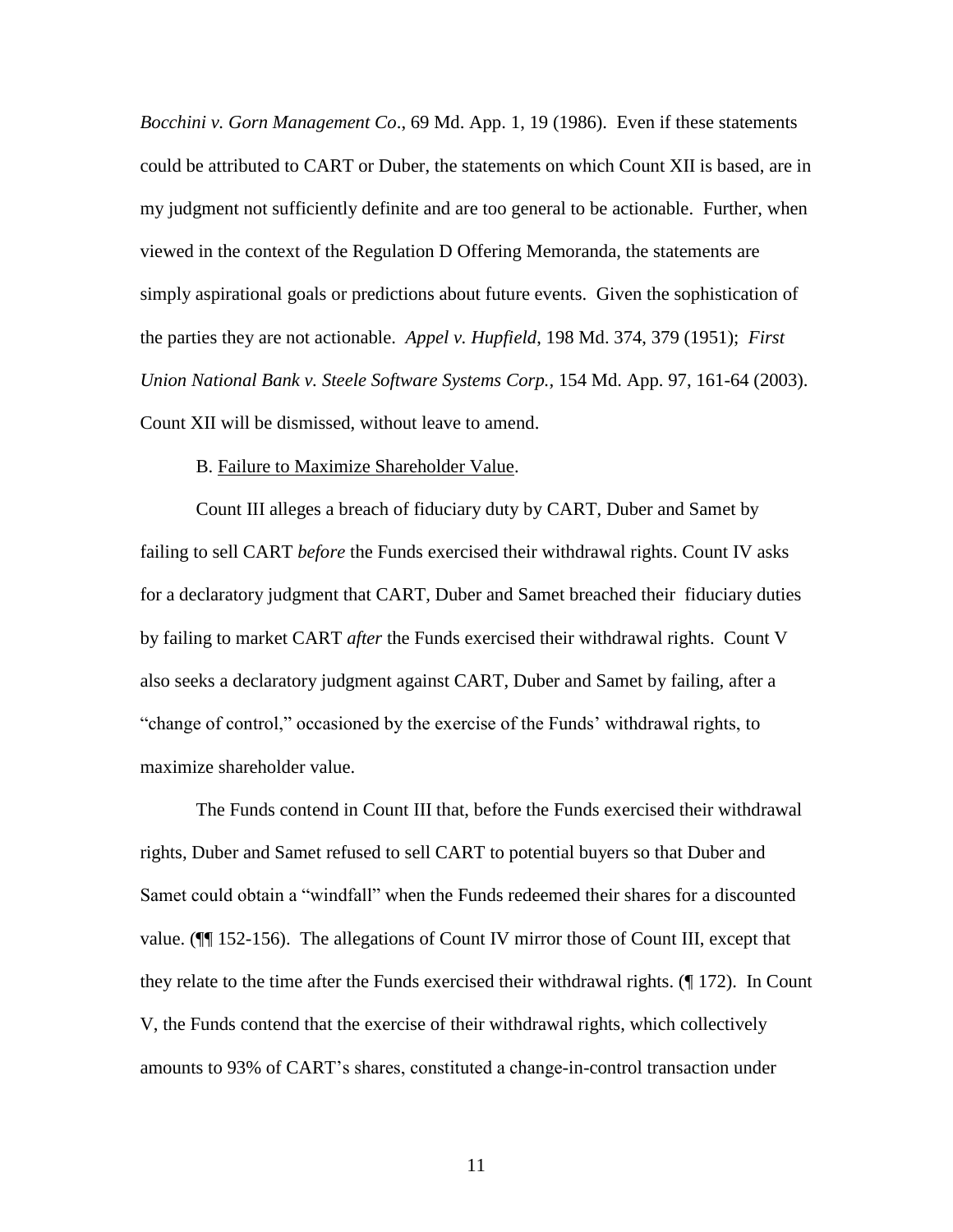Maryland law. In short, the Funds are attempting to impose *Revlon<sup>8</sup>* duties on CART, Duber and Samet.

In *Shenker v. Laureate Education, Inc*., 411 Md. 317, 337 (2009), the Court of Appeals imposed *Revlon* duties on directors of a Maryland corporation "at least in the context of negotiating and amount shareholders will receive in a cash-out merger transaction." As a consequence, "in a cash-out merger transaction *where the decision to sell the corporation already has been made*, shareholders may pursue direct claims against directors for breach of their fiduciary duties of candor and maximization of shareholder value." *Shenker*, 411 Md. at 342. (Emphasis added). <sup>9</sup> I agree with the leading commentator on Maryland corporate law that *Shenker* is limited, until the Court of Appeals says otherwise, to "a cash-out merger when the decision to sell the corporation has already been made." J. HANKS, MARYLAND CORPORATION LAW § 6.6A at 192 (2012 Supplement).

I have several conceptual problems with the Funds" arguments about value maximization and change of control. First, in this case it is the shareholders, not the board of directors, which made the decision to "sell," *i.e*. to exercise their put rights under Section 5 of the Shareholders" Agreement. Much like a tender offer situation, the decision to be made, to withdraw or remain a shareholder, does not implicate the duties

<sup>8</sup> In *Revlon, Inc. v. MacAndrews & Forbes Holdings, Inc.,* 506 A.2d 173, 182 (Del. 1986), the Supreme Court of Delaware held that once the decision to sell the company is made, or a sale otherwise becomes inevitable, the directors have a duty to obtain the best price for the benefit of the shareholders. The Delaware Supreme Court has identified at least three scenarios in which a board might face *Revlon* duties: (1) when the company initiates an active bidding process to sell itself; (2) where, in response to a bidder"s unsolicited offer, the company abandons its business strategy and seeks an alternative transaction; or (3) when the company"s approval of a transaction results in a sale or a change in control. *In re Santa Fe Pac. Corp. Shareholder Litigation*, 669 A.2d 59, 71 (Del. 1995).

<sup>9</sup> The Court of Appeals noted in *Shenker* that its holding was consistent with *Revlon*, 411 Md. at 340.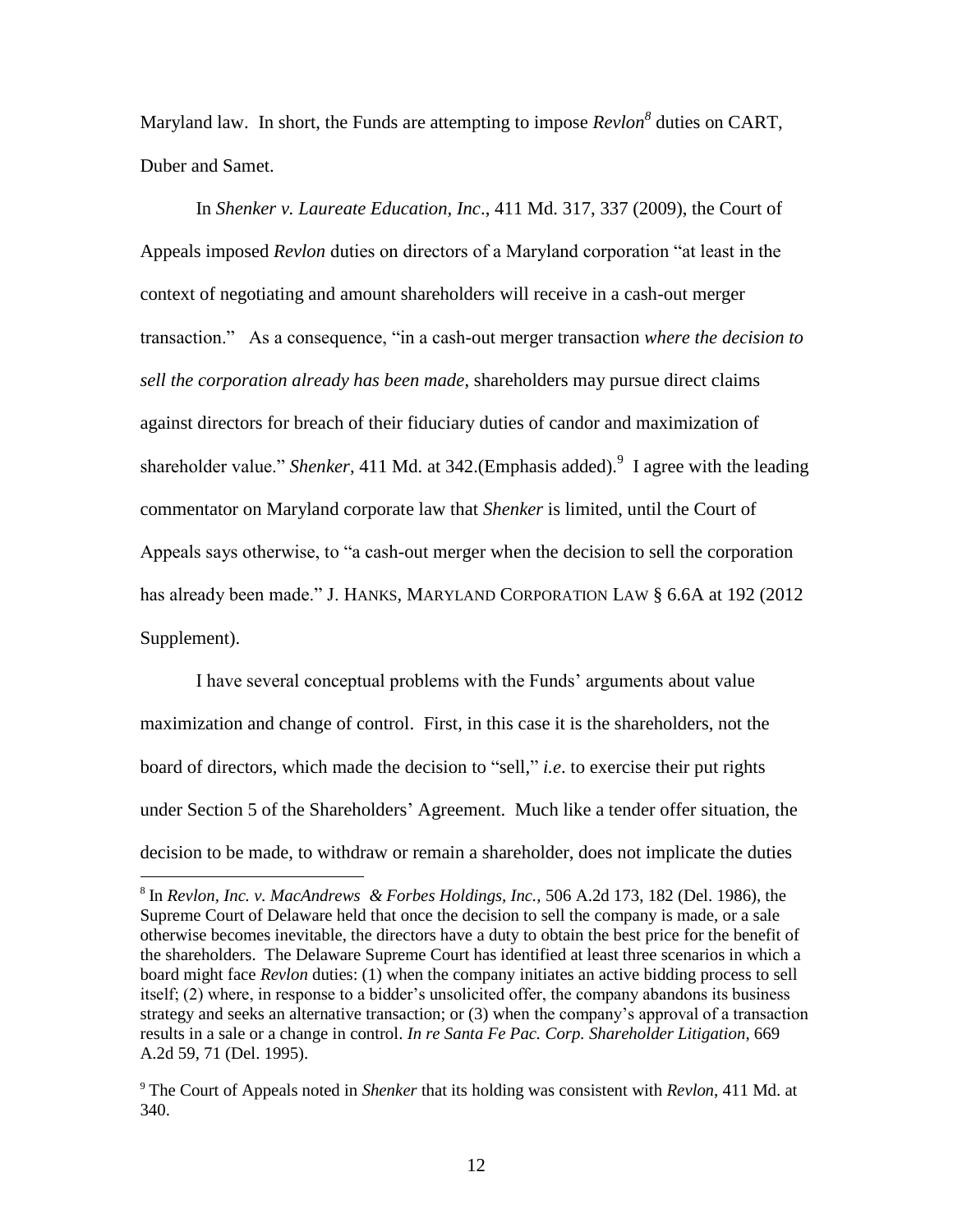or functions of the board of directors. In connection with the Funds" economic decision to withdraw, CART"s board has neither asked the Funds to do anything nor recommended any particular course of action. The triggering decision was made solely by the Funds. I do not see how the Funds can impose *Revlon* duties on the board when the board had nothing to do with the decision to "sell." *See Paramount Communications, Inc. v. Time Inc*., 571 A.2d 1140, 1150 (1990).

Second, I question the Funds' theory of aggregation under the Shareholders' Agreement so as to constitute a change of control or to implicate duties respecting a change of control. Under the Shareholder Agreement, each shareholder has the right, but nor the obligation, to withdraw after six years. That right is individual to each shareholder and is not dependent in any way upon the decision of any other shareholder, or the board. So while it may be that, as a result of the Funds" exercise of their individual withdrawal rights, 93% of the stock will be returned to CART, it is not a decision in which CART"s board played any role.

Third, in my view, shareholders cannot unilaterally "create" a change of control implicating *Revlon* solely by virtue of their own decisions. The whole notion of *Revlon*  duties, duties extending beyond those set forth in Section 2-405.1(a) of the Md. Corporations & Associations Article, is premised upon action taken by the board, which results in a change from managing the company to selling the company. In Maryland, a board may "just say no" to any proposed corporate action that would result in a change of control. *See* J. HANKS, MARYLAND CORPORATION LAW § 6.6A at 189 (2012 Supplement). But if the board says "yes" it assumes additional duties and must protect individual shareholders. *See Shenker*, 411 Md. at 338-39. Here, CART"s board made no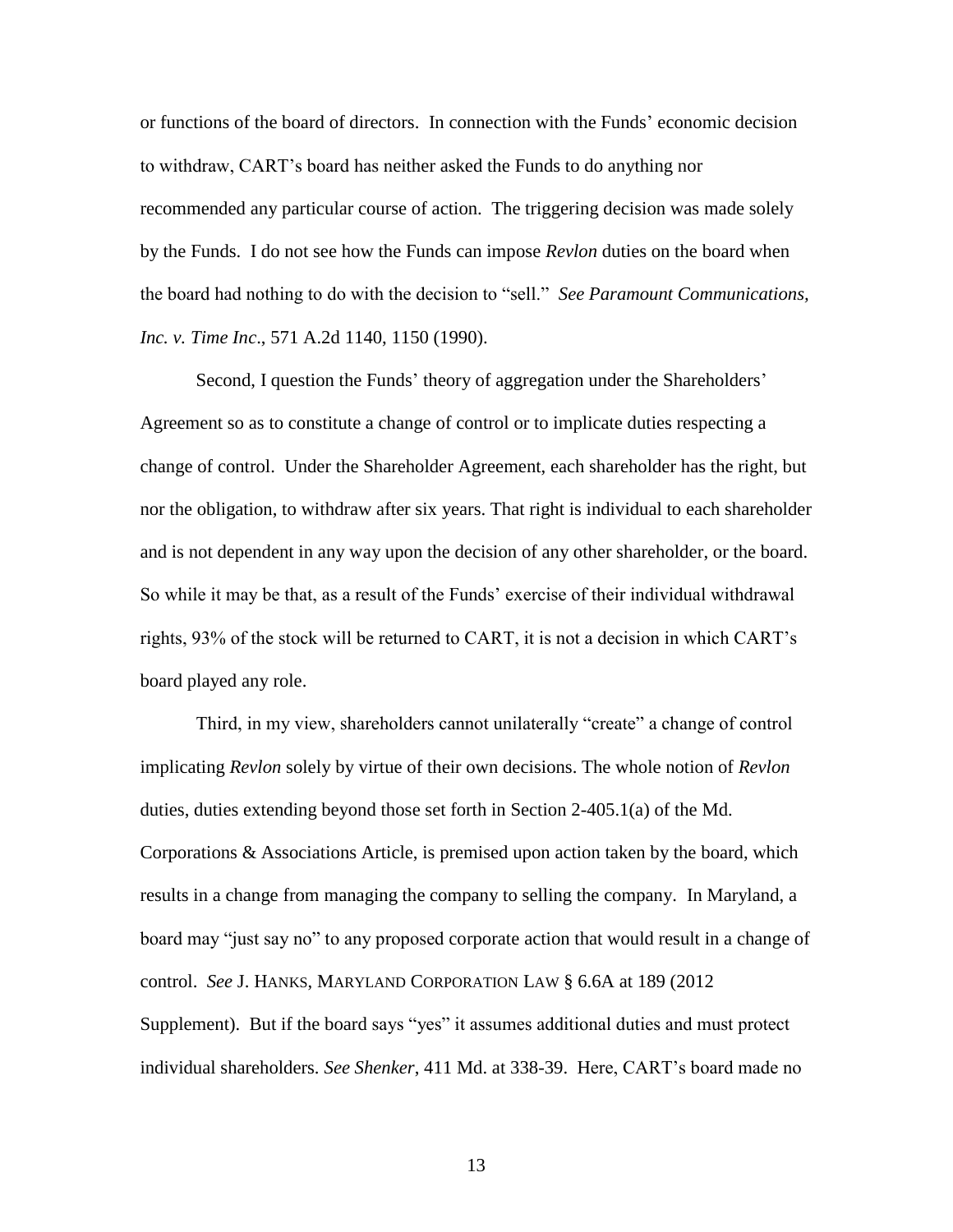decision to sell, merge or otherwise re-organize the business of the REIT. The shareholders cannot impose additional duties on a board solely by reason of their own economic decisions to invoke Section 5 of the Shareholders" Agreement. *See Lyondell Chemical Co. v. Ryan*, 970 A.2d 235 (Del. 2009)("The duty to seek the best available price applies only when a company embarks on a transaction – on its own initiative or in response to an unsolicited offer – that will result in a change of control)(footnote omitted). It was the Funds themselves, not the board, which eliminated their ability to share in any future growth or profits. The board did not put CART up for sale. There was no change of control by reason of the Funds" exercise of their withdrawal rights under Section 5; there simply were fewer shareholders in an on-going enterprise.

For the above reasons, Counts III, IV and V will be dismissed.

#### C. Fair Market Value and the Use of Discounts

Counts VII, VIII, IX and X of the counterclaim all concern the meaning of fair market value, as used in Section 5 of the Shareholders" Agreement and the use by appraisers of discounts in determining the value of the Funds" shares when the shares are redeemed after the exercise of withdrawal rights.

The issue of valuation permeates this case and largely will turn on the interpretation of Section 5 of the Shareholders" Agreement. Had the Shareholders" Agreement simply said that the put price would be "fair market value" as of some certain date, there would be no real issue at this stage. *Cf. East Park Ltd. Partnership v. Larkin*, 167 Md. App. 599, 621 (2006)(generally disapproving the use of discounts in determining fair value in a non-open market transaction). However, the Shareholders' Agreement adds to the well-settled concept of fair market value the requirement that any